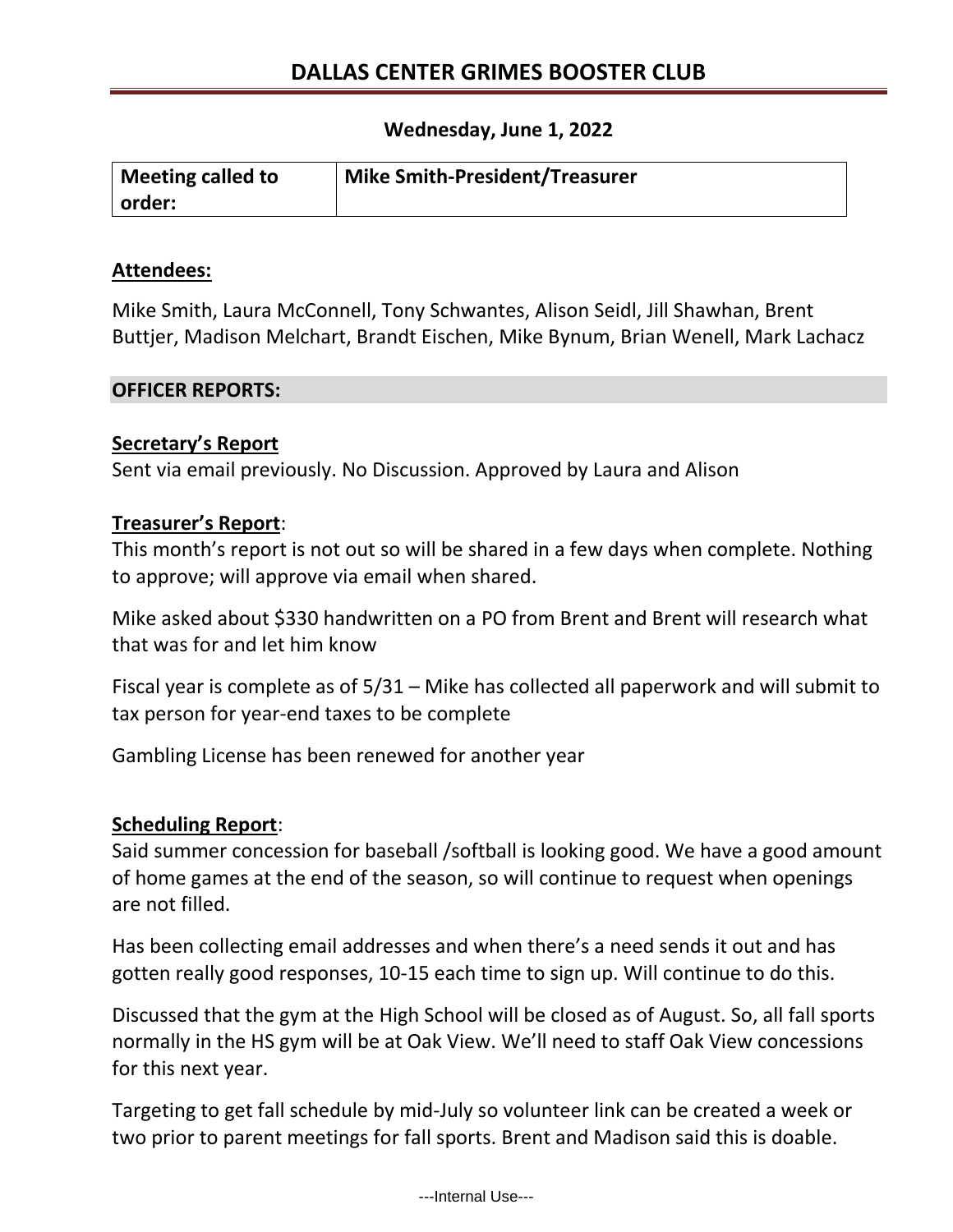## **VP Report**:

Laura - No Update

# **Clothing/Merchandise Report**:

Just close State Boys Track Championship shirt order – delivery in 2-3 weeks

Just delivered Girl's State Soccer for this week's games

Working on art for Girl's State Soccer championship so we can release Saturday right away WHEN they win

Working on Back to School flyer that should go out in 1-2 weeks for orders. Will have bags, summer clothes, all generic not sports specific

Starting to engage fall coaches for fall apparel team flyers

Confirmed with Brent that Sunday  $10/9/22$  is a good date for the  $2<sup>nd</sup>$  Annual BOO-Tique Event – will start sharing and planning this event to get vendors lined up

Discussed the possibility of purchasing an air gun to shoot hot dogs and t-shirts

- Asked Cubs and they use one from Tshirtguns.com and said it does shoot shirts and hot dogs both. They use the [Micro Mini,](https://urldefense.com/v3/__https:/tshirtgun.com/product/micro-mini/__;!!Eq8rgdkfa9r_yJvCTg!zrY8wwjTLfVnDQD75qLTgwVmgy_iazfjnsGE7rdgCp4sWIgrj4wmUI8acAjACh-kVYbuGLclvchE6vaVBbkiJdj88a3fMg$) so we'd use that as well.
- Concern from Brent / Madison is the liability someone getting hit, having Co2 containers, etc. Brent and Madison will check on this
- Thought is to sell as sponsorship and shoot shirts with company logo and announce the company, etc.
- If gun doesn't work, should we still do sponsorship but have cheerleaders throw shirts out??

# **Concession Purchasing Report**:

New condiment dispenser is working well.

Need to evaluate popcorn machines. Determine which ones need to trashed and if we need 1 more ordered to replace the football stand one. Need to do this soon as it takes time to get these in and the cost is around \$1,500 potentially.

Alison is working to switch all accounts to DCG Generic email and out of Cherie and her names/emails. This way it's for all those eligible to order on BC and not specific to one person.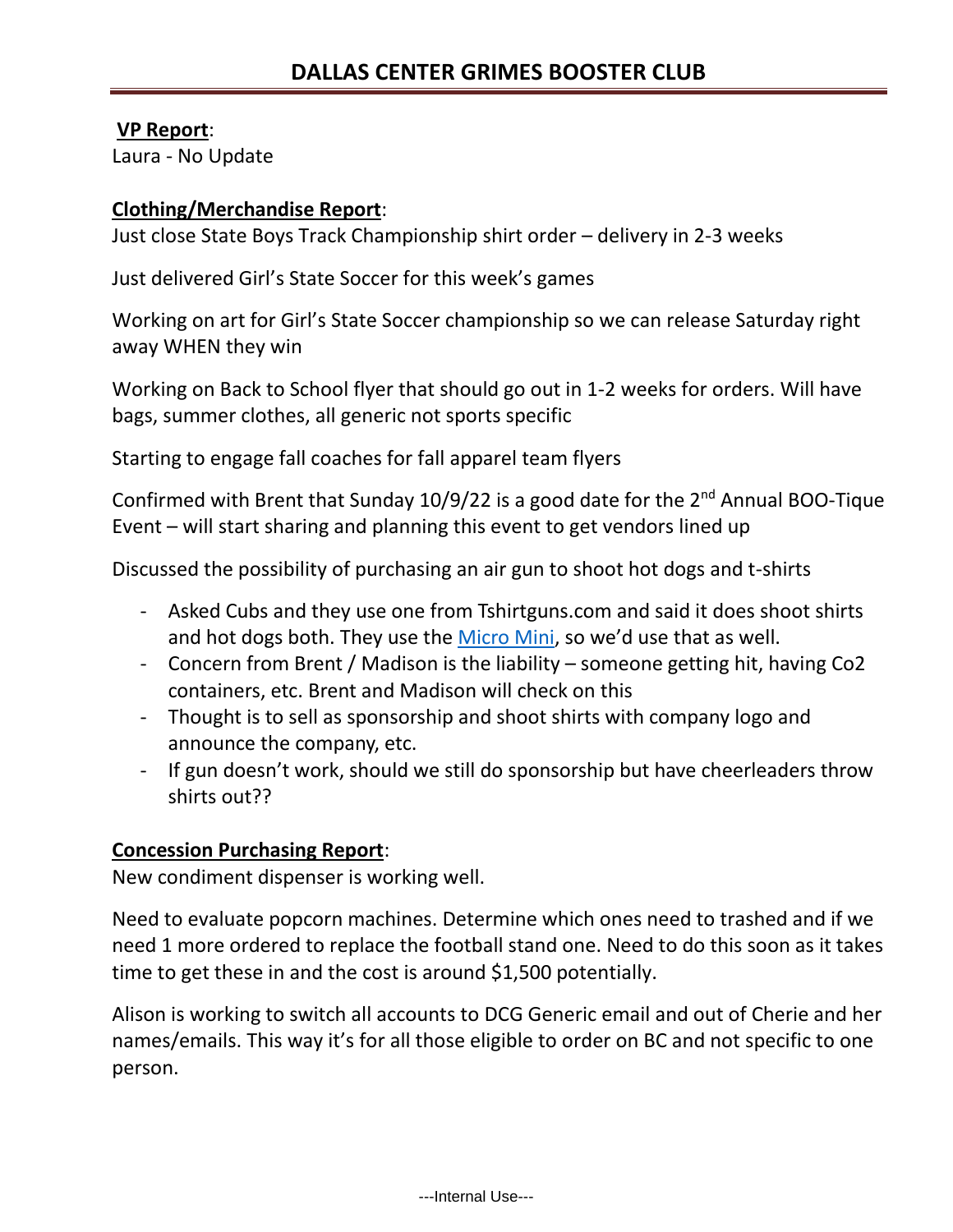Confirmed we do have an Amazon account set up for the firesticks so thinking we could use that for our Amazon orders vs a personal one. Mike shared Amazon account information with Alison.

## **Facilities Report:**

No update

## **Equipment – Technology Coordinator**

No update

## **Communications Coordinator**

Sent information to Mustang Monthly but it didn't get in. Email confirming it was sent and received, but it just got missed on the Mustang Monthly side.

- Following up to see if there's a July one, but if not be sure to get into the August one.
- Maybe include stats on the golf outing, how many participated, how much raised, etc.

# **Activities Director Update/Requests:**

No request from Activities Director.

# **Business**

Golf Outing – Brandt

- 50 of 54 teams are filled
- 5 Hole sponsorships left to fill
- Volunteer spots all filled
- Give away items all secured
- Bag Boards with the State Champ Bball on it discussed doing a raffle or silent auction for them
	- o Everyone leaned toward starting the silent auction asap and then closing it at the event. Keeping it all online. Madison was looking into how/if we can do this online.

Scott Jarvis – a friend of Brent and former AD is willing to come meet with our group. Discussed what we'd like to learn from him. Perhaps Mission Statement, Core Values, Fundraising ideas, etc. Discussed timing and think it would be best in September when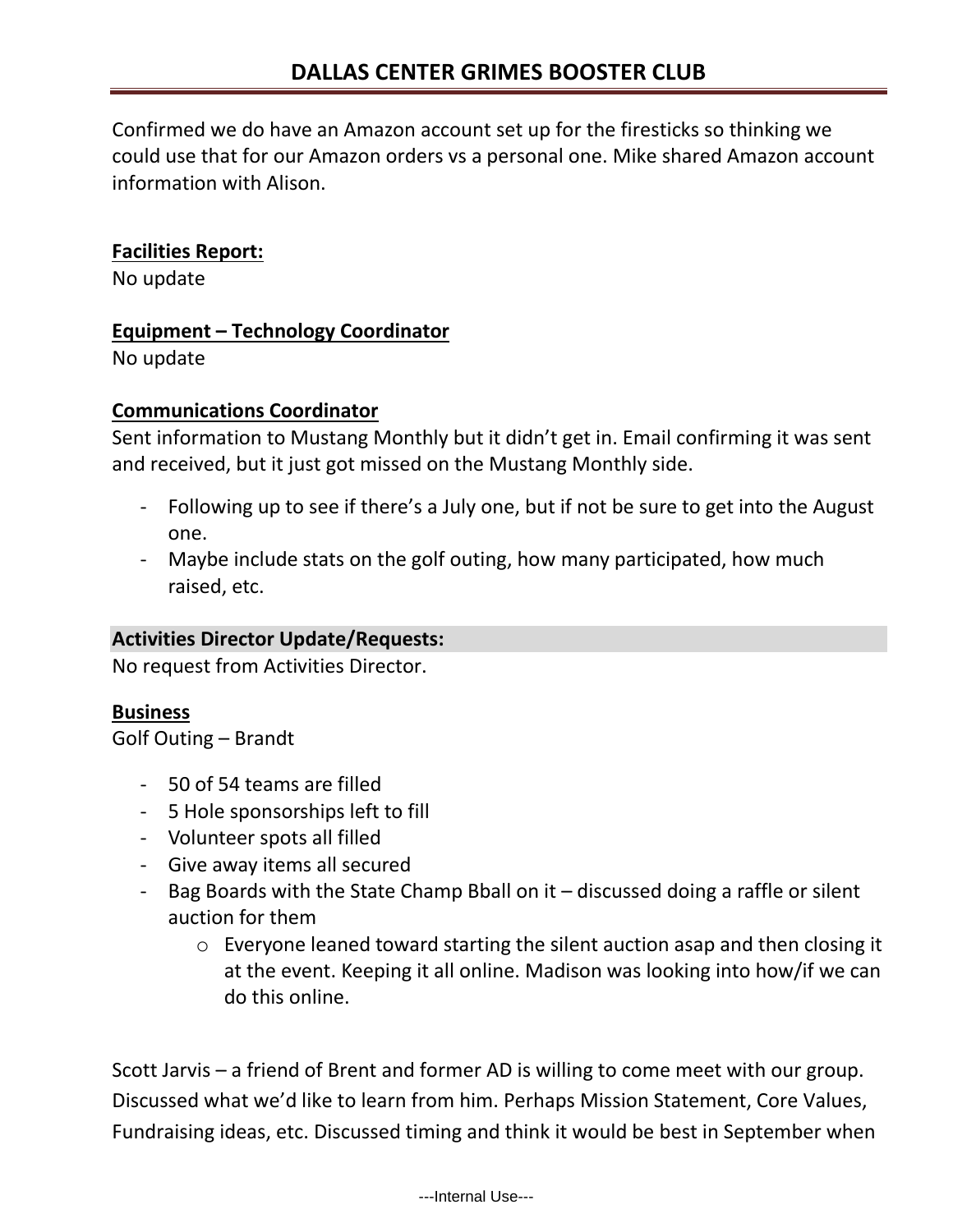people are back into the school mode. He has a 45-1 hour session generic about fundraising, etc. We think it would be good to do this and invite FOFA too even so we have a good audience and then go from there after that to see if 1 more meeting for more specifics are helpful.

- Brent mentioned the equipment for the new weight room is \$750-800k so we'll need some good fundraising ideas and the school / athletic department may need Booster Club to help with this stuff too.

Adam Jones is doing a fundraiser for Basketball and using the HS Gym, Meadows and Oak View and Kloster asked if his team could purchase their own food and do concessions out of the concession stands. All agreed this was fine but leave it how you found it.

Membership / Sponsorships - Laura

- Need to work with Kness signs on the stencil for this year all agreed to bump the cost from \$20 to \$25 for this
- Charter Bank reached out to Brent about possibly being a title sponsor for all live streams all year. Discussed what this may look like and if we thought this was a good idea. All agreed it's a good idea, but it may prohibit other banks from sponsoring those games. Brent is gathering information like how many viewers we had last year, how many games we actually streamed and plan to this year, can we add the banks commercials in, etc. So we can go back to them with a proposal and include these things as well as the dollar amount to do it. Thinking possibly \$8-10k, but that's definitely not set.
- Discussed separating membership and sponsorship. Membership should be to entice individuals / families to become members. Need to set things for what is enticing them to enroll at each level (seat backs, reserved seats, etc.) and then sponsorship is a separate campaign that entices businesses to sponsor things. Laura and the membership committee meet Monday 6/6 to review and will email out some ideas and suggestions for the group to vote on. If you have any ideas or anything you'd like to share, PLEASE send it to Laura!
- Looking to move the membership / sponsorship / stencil all out of the Varsity Bound app. Needs to be more user friendly and through OUR website. Needs to collect the information we need. Mike Bynum and Laura are researching, but we did confirm Varsity Bound is not a requirement to use, it just filled a need when we had no other way to collect credit cards.